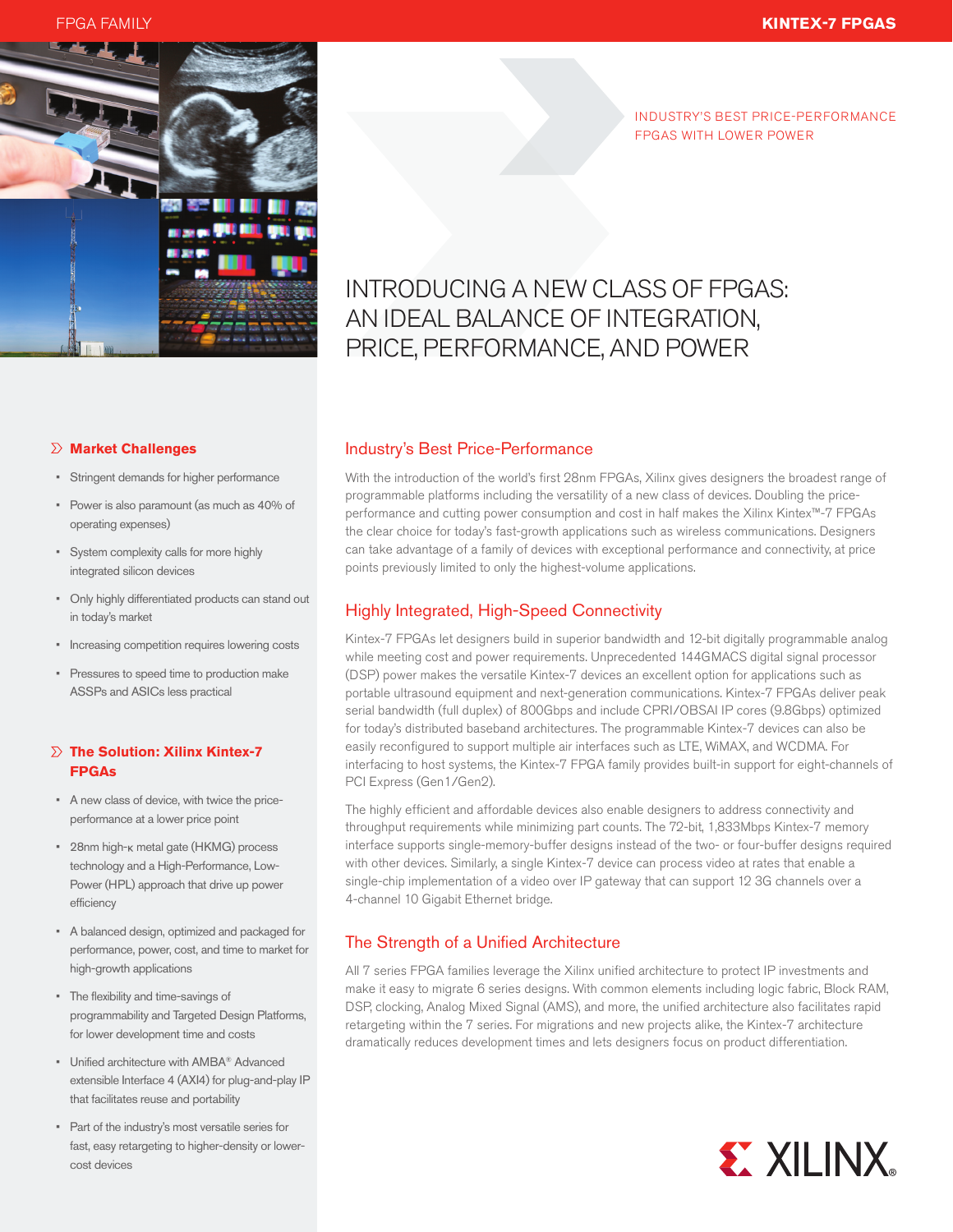# Key Capabilities Overview

#### Twice the Price-Performance, Lower Cost

- Many performance-boosting innovations including industry-leading 1,866Mbps memory interface; 639MHz DSP48E1 slices with highperformance filtering capabilities; six-input look-up table
- • 1833Mbps memory interfaces
- • LVDS connectivity at 1.6G
- • Up to 1,920 DSP slices
- Package optimized to line rate performance

#### Memory Controller Innovations

- • Dedicated hard IP implementation of the memory Phy, for simplified interfacing to external DDR memory
- • A flexible, soft controller enabled by high-performance logic for calibration, access methods, and system interfaces
- • High-speed PCI Express hard and soft IP
- Integrated hard IP for PCI Express, with full support for PCI Express endpoint and root port configurations
- Hard IP support for up to eight PCI Express Gen1 and Gen2 channels
- • Soft IP support for up to eight PCI Express Gen3 channels

#### Maximize Connectivity and Stay Within Budget

- • Kintex-7 FPGAs let designers choose a package with the right combination of price and performance for the application
- Family price points each maximize throughput (6.6Gbps and 12.5Gbps transceivers)
- Maximize performance with regular flip-chip BGA packaging offering highest signal integrity and up to 32 high-speed GTX transceivers (12.5Gbps line rates)
- • Minimize costs with bare-die flip-chip BGA packaging that delivers high signal integrity and robust thermal characteristics (up to 6.6Gbps line rates)

#### Half the Power Consumption

- • HPL process cuts power in half compared to alternative 28nm High-Performance (HP) process
- • Low 1.0V core voltage (optional 0.9V core voltage option for some devices) translates into lower system power, lower cooling required, and more "green" designs
- • Additional power reductions from intelligent clock gating and fifthgeneration partial reconfiguration

### FOCUS ON DIFFERENTIATION



# Maximizing Productivity with Targeted Design Platforms

Xilinx Targeted Design Platforms are the industry's most comprehensive development kits, complete with boards, tools, IP cores, reference designs and FPGA Mezzanine Card (FMC) support. The kits enable designers to begin application development immediately and boost productivity while accelerating access to advanced functionality with pre-verified reference designs. Combined with a full-featured evaluation board and Xilinx ISE Design Suite software, the reference designs also facilitate the integration of solutions from an ecosystem of readily available third-party add-on hardware and IP.

Our base kit, the Kintex-7 FPGA KC705 Evaluation Kit, provides a flexible framework for designing higher-level systems that require DDR3, Gigabit Ethernet, PCI Express, and other serial connectivity. Our first domain kit, the Kintex-7 FPGA DSP Kit , includes an integrated high-speed analog FPGA mezzanine card (FMC) to interface to real-world signals.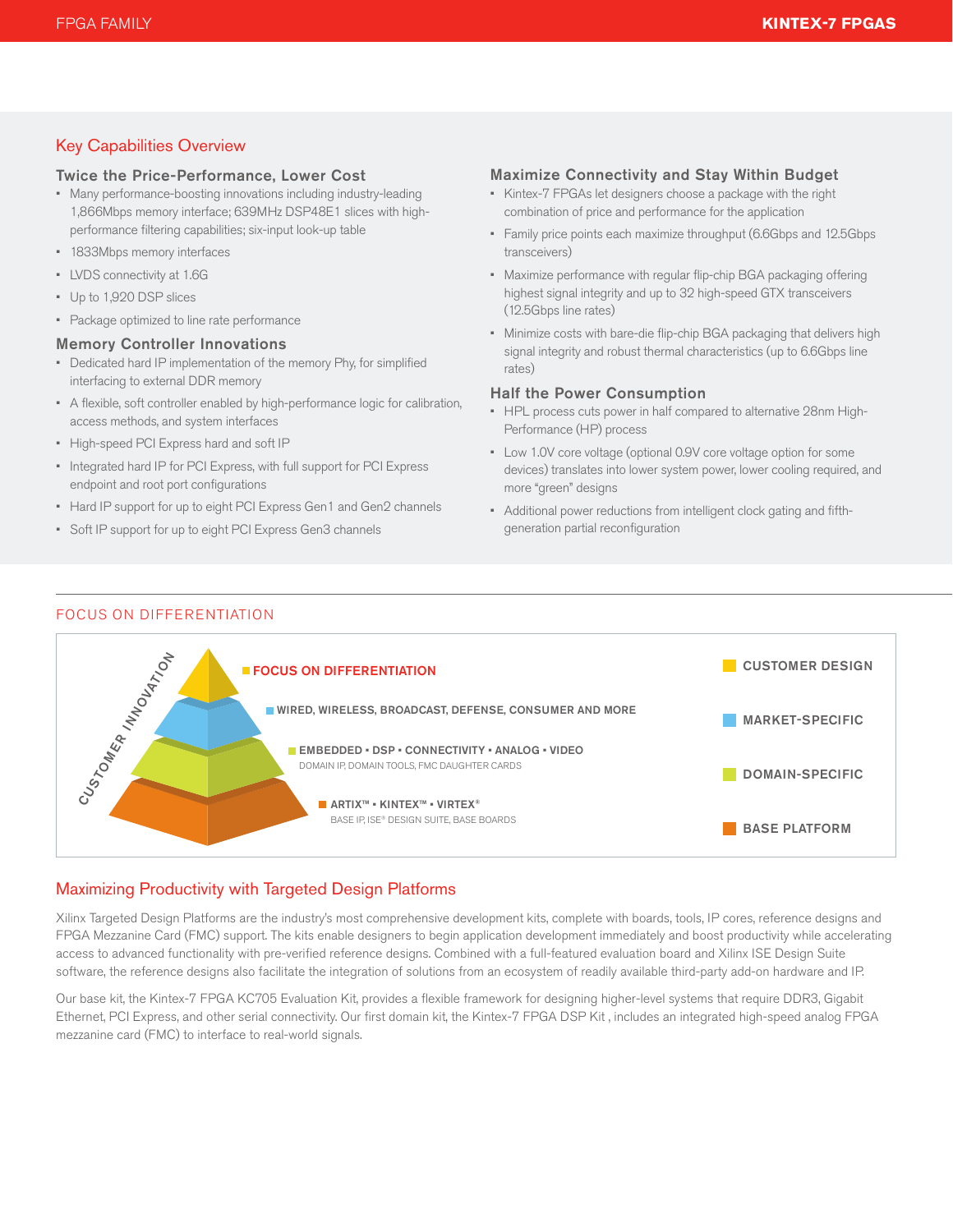# Enabling Next-Generation Systems



#### COMMUNICATIONS: SINGLE-CHIP LTE BASEBAND (2 X 4 MIMO)

Kintex-7 FPGAs offer the best price-performance so designers can meet stringent latency requirements for LTE baseband processing in a common platform.

- • Programmability enables a cost-effective common platform supporting multiple air interfaces such as LTE, WiMAX, and WCDMA
- • Reduce total cost of ownership with the ability to scale and reuse designs from picocell to macrocell
- • 3x capacity at the same cost of previous-generation FPGAs while consuming 40% less power
- • Support for 9.8Gbps CPRI/OBSAI for high throughput
- • Support for 6.144Gbps CPRI/OBSAI in a low-cost package option



Support for 6.144Gbps CPRI/OBSAI in a low-cost package optionHigh I/O bandwidth and 144GMACS DSP processing power in chip-scale packaging make the Kintex-7 70T FPGA highly effective for both front- and back-end ultrasound processing. Designers can deploy a fully programmable 128-channel ultrasound implementation that scales up to 196 or 256 channels for high-end cart solutions or down to 64 or 32 channels for hand-held solutions.

- • 128-channel implementation in a modular set of five Kintex-7 70T FPGAs offers 44% lower power, 45% lower cost, and 57% smaller form factor compared to previous-generation FPGAs
- • Kintex-7 70T FPGAs offer 144GMACS from 240 DSP slices (288GMACS for symmetric filters)
- • Built-in support for eight PCI Express Gen1/Gen2 channels enables high-bandwidth interface to host system
- • Chip-scale packaging for small form factor